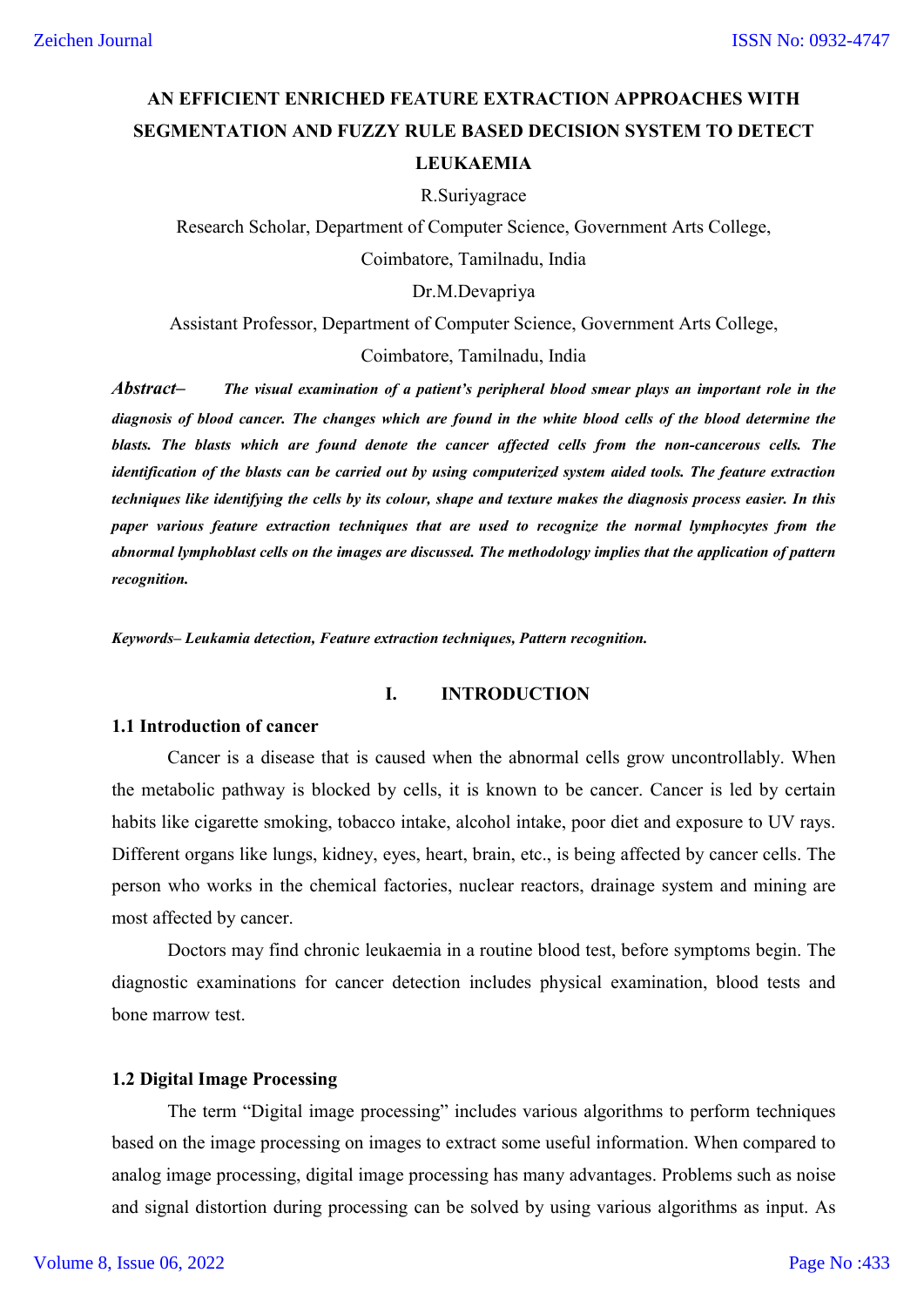we know, images are defined in two dimensions, so DIP can be modelled in multidimensional systems.

Digital Image Processing is divided into following 5 groups:

- 1. Visualization
- 2. Image sharpening and restoration
- 3. Image retrieval
- 4. Measurement of pattern
- 5. Image Recognition

Digital Image Processing includes the following techniques:

- a) Image Acquisition
- b) Image Enhancement
- c) Image Restoration
- d) Color Image Processing
- e) Wavelets and Multi-Resolution Processing
- f) Compression
- g) Morphological Processing
- h) Segmentation
- i) Representation and Description
- j) Object recognition
- k) Knowledge Base

# **1.3 Feature Extraction**

Feature extraction is a process in image processing in which the raw data is divided into small parts. The data which are divided from the image are grouped according to its features for managing purpose. The features from the dataset are selected and combined to retrieve the information from datasets. By selecting and combining variables into features, the amount of data is reduced. These features are actual data set with accuracy and originality.

The leukaemia affected cells can be diagnosed in real-time with medical investigations and system aided design and the accuracy of the disease can be recognised by combining a series of characteristic parameter values. The characteristics which determine the extraction include complexity, variability, location and the severity of the disease. In the segmentation phase, features such as colour, shape, statistical feature and texture feature were extracted. In order to improve the accuracy ratio of some features like the minor axis length, area of the nucleus, shape of the nucleus, convex area, eccentricity, perimeter, solidity, orientation, compactness, ratio of nucleus to the cell area are extracted for the blast identification [2].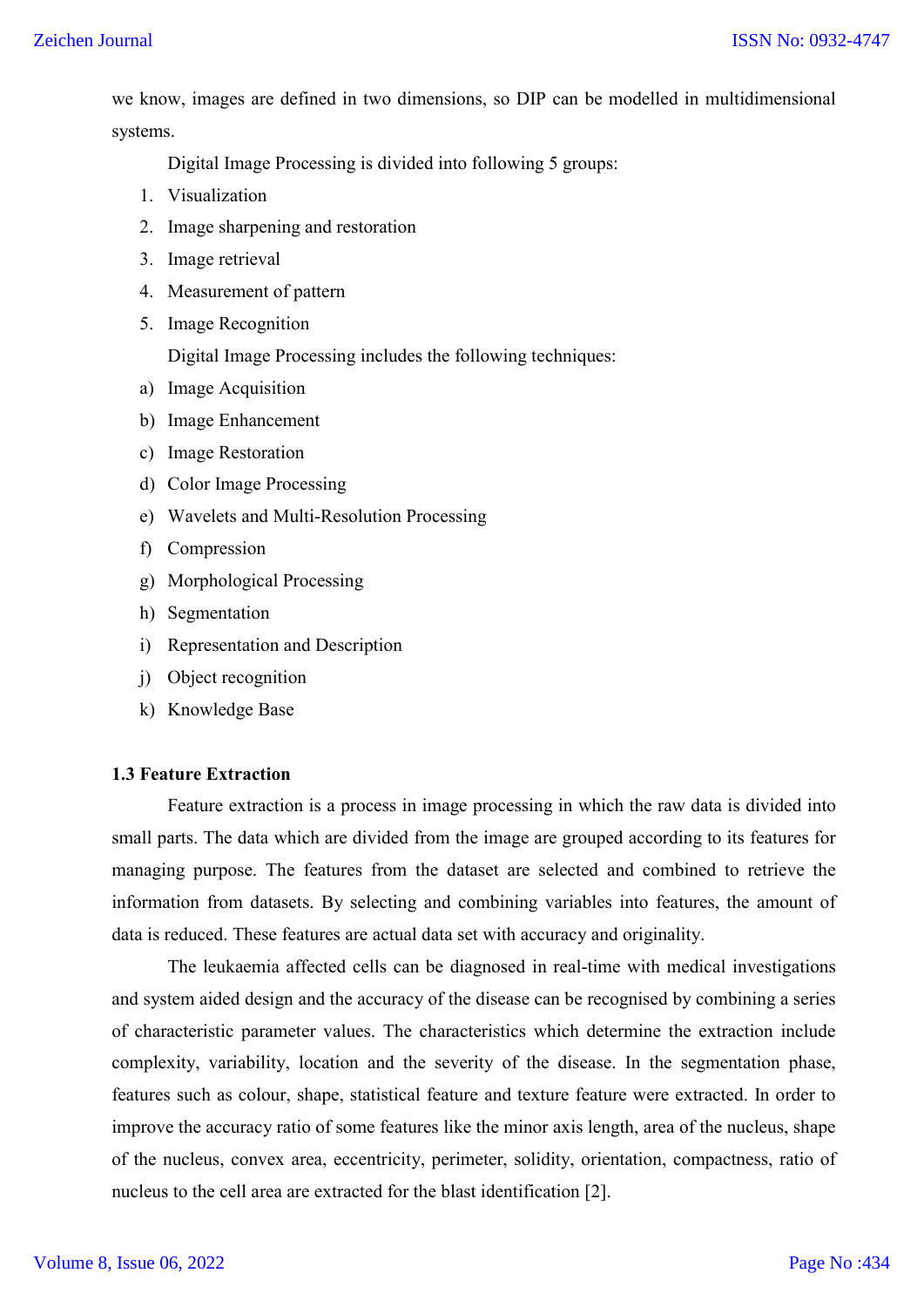#### **II. LITERATURE REVIEW**

Mohapatra & Patra (2010) in his paper has discussed about color segmentation method that is used for segregating leukocytes or white blood cells (WBC) from the collected blood sample. The features such as the nucleus shape and nucleus texture were used for the detection of leukemia. The shape features like hausdorff dimension and contour signature is implemented for classifying a lymphocytic cell nucleus. Support Vector Machine (SVM) is employed for classification. However some unwanted regions such as segmented red blood cells (RBCs) can still be seen in the image [3].

Mohapatra et al., (2011) in his paper discussed about fuzzy based two stage color segmentation for segregating leukocytes or white blood cells (WBC) from blood components. The features such as the nucleus shape and nucleus texture are used for detecting of leukemia. Contour signature and hausdorff dimension is used for classifying a lymphocytic cell nucleus. Support Vector Machine (SVM) is employed for classification. The major disadvantage of this paper is that the local minima point leads to improper clustering of centroids. [4].

Mohapatra et al., (2012) in his paper has considered image segmentation as a pixel classification problem. Neural architecture is implemented to classify each pixel into cytoplasm, nucleus or background regions. A neural network based lymphocyte image segmentation scheme is designed for detected of leukemia automatically. The segmentation accuracy in terms of nucleus and cytoplasm extraction is found to be high in automated disease recognition system. Disadvantage found is the feature does not contain enough spatial information for precise boundary generation [5].

Laosai & Chamnongthai (2014) in his proposed acute leukemia classification by using SVM and K-Means clustering. The images of stained peripheral blood smears are taken as input and identifies the class of each of the White Blood Cells (WBC). The process that are involved are the segmentation, feature extraction and classification. The work mainly focuses on classification of Foil of Bretagne (Lymphoid) and Almeida Lloyd (Myeloid). The experiment results shows that the performance of identification of leukemia using image processing techniques could classify 100 sample images to Lymphoid stem cells and Myeloid stem cells. The evaluation is performed by using the K-Means clustering algorithm and other classifiers are used to explore different combinations of feature sets. The results thus achieved are based on trials conducted with normal cells [6].

Goutam, D., & Sailaja (2015) in his paper has proposed a work using the supervised classifier for classifying acute myelogenous leukemia in microscopic blood images. The paper mainly focuses on known techniques such as K-mean clustering, Local Directional path (LDP),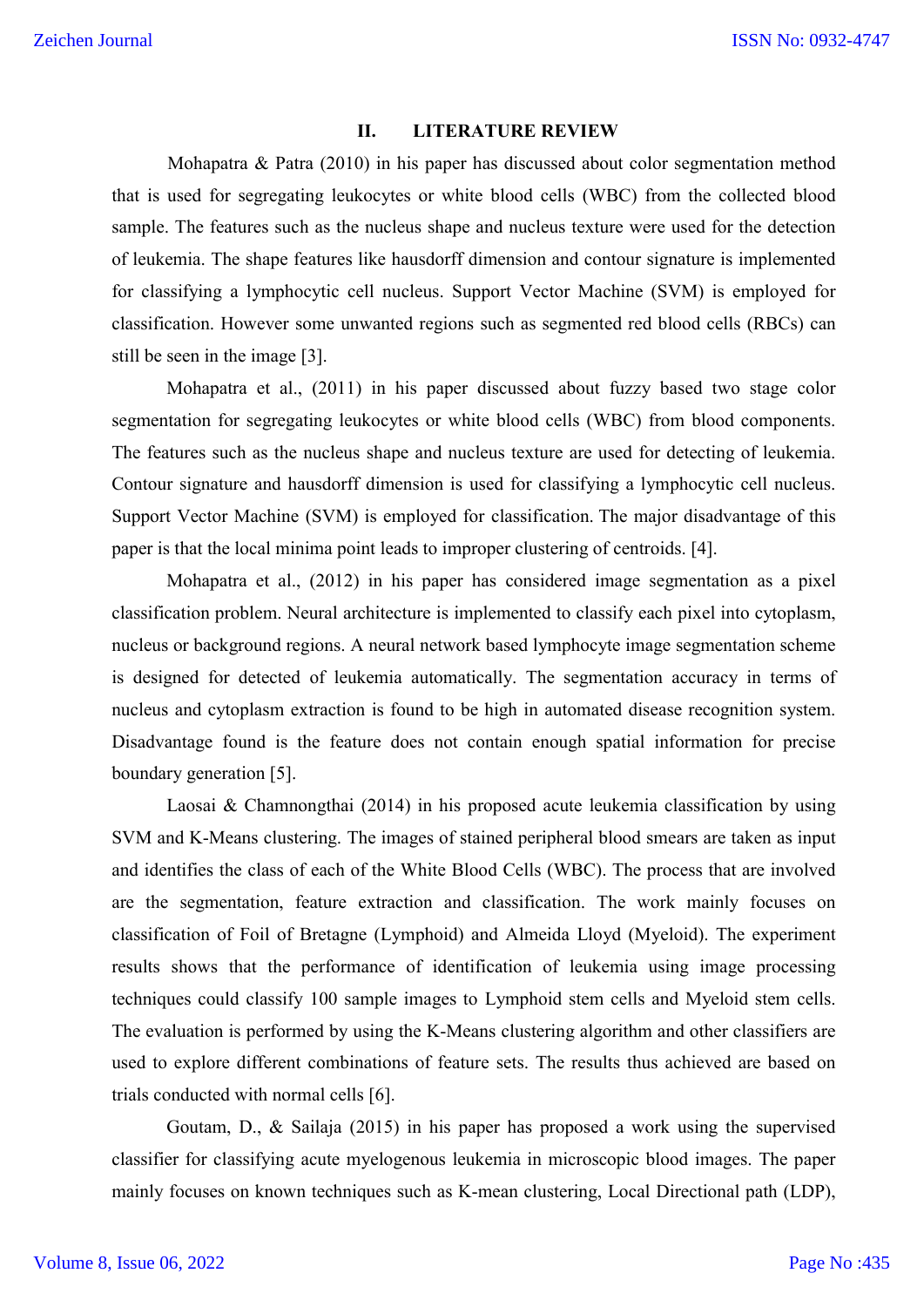and support vector machine (SVM) respectively. The overall system performance is evaluated and calculated by using the defined parameters such as sensitivity, specificity, f-measure, and precision. 90 microscopic blood images were tested, and the proposed framework managed to obtain 98% accuracy [7].

# **III. PROPOSED METHODOLOGY**

# **3.1 Overview of Methodology**

- 1. The Blood Cell Images (BCI) is pre-processed by image pre-processing steps using the Optimal Contrast Stretching (OCS) technique.
- 2. The segmentation process is improved by using K-Means Cluster (KMC) along with the Hidden Markov Random Field (HMRF).
- 3. In order to improve the accuracy, the normal lymphocytes and blast lymphocytes are differentiated.
- 4. Existing features such as texture, geometry, color and statistical features of nuclei leads to poor detection of efficiency.
- 5. In order to improve the detection efficiency and to reduce the cost of leukemia detection, features such as the minor axis length, area of the nucleus, shape of the nucleus, convex area, eccentricity, perimeter, solidity, orientation, compactness, ration of cytoplasm to nucleus area and ration to nucleus to cell area are extracted.
- 6. With addition to the above features some more features such as the Fractal dimension, shape features including contour signature, Grey Level Co-currence Matrix (GLCM), texture features and angular second moment (energy) are extracted.
- 7. The extracted features are traced by Fuzzy Decision Support System to classify the leukemia affected cells from WBC's.

## **3.2 Proposed Methods**

a. Image Pre-Processing

Image pre-processing is carried by using the Optimal Contrast Stretching (OCS) methods. K-means based segmentation is applied to identify and segment nuclei based on the images. By using these techniques 80 features such as shape, texture, colour and statistical based information of the nucleus and cytoplasm sub-images are extracted. A fuzzy rule based classifier is employed to recognize healthy and blast cells. The images of the blood samples are collected from the website. The images include both segmented areas of normal cells and blast cells which are obtained from the peripheral blood sampled of both normal and leukemia affected patients.

b. Refined Segmentation using K-Means and HMRF Clustering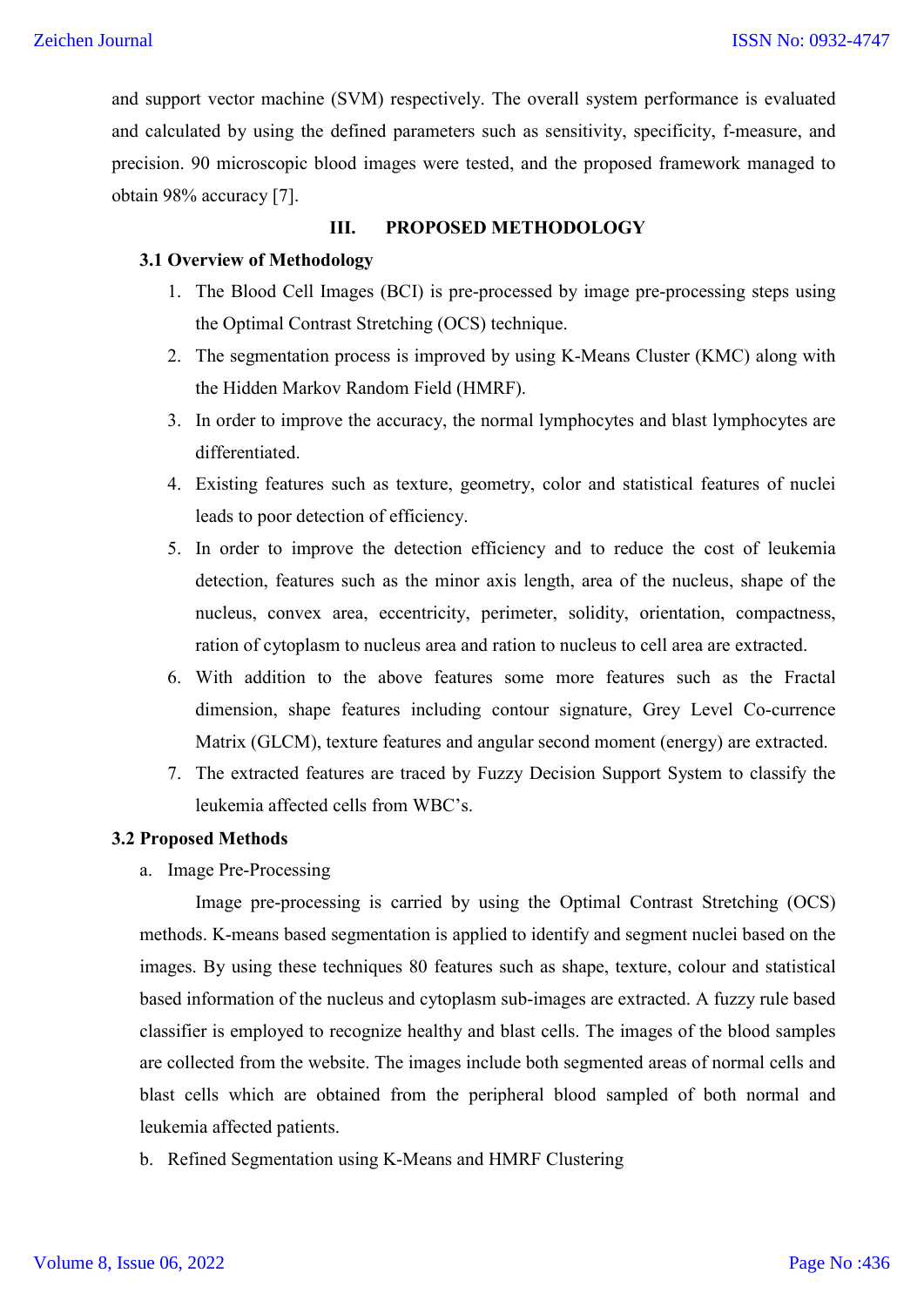The images are analysed by segmenting the cells using the K-means cluster and builds a cell image representation model by HMRF. Expectation Maximization probability is used to estimate the model parameters. This carried out convergence iteration until optimal value.

c. Enriched Feature Extraction Process

Feature extraction plays a vital role in the classification system of the blood cell images. The most common features such as the geometrical feature, textural feature, colour features are used for the adoption of features. The geometrical feature includes area, radius, perimeter, convex area, major axis length, compactness and orientation. The textural feature includes momentum, contrast, entropy, skewness. The colour feature includes colour distributing and histogram.

The geometrical feature such as the area feature (Area), length feature (Length<sub>var</sub>) and the compactness feature (Comp) is used for the feature extraction method. In the area feature, area is the amount of pixels which belong to the segmented cell region.

d. Feature extraction based on shape of the nucleus

The detected boundaries for the nuclei are expected to present an ellipse like shape and several features to describe the characteristics. Six features such as the circularity, eccentricity, major and minor axis length, equivalent diameter of the circle with the same area as the region and the perimeter of the detected region are specified.

e. Feature extraction using Grey Level Co-Occurrence Matrix (GLCM)

Initially GLCM of the image was calculated and the features such as the contrast, energy, correlation, homogeneity, mean, standard deviation, entropy, skewness, kurtosis, inverse difference moment were extracted.

f. Feature Rule Based Decision Support System (FRDSS)

This is the process of formulating the mapping from a given input to an output using Fuzzy logic with decision tree.

## **IV. PERFORMANCE EVALUATION**

The results of applying proposed method show satisfactory classification of cells and high values of statistical evaluation parameters. The performance of the classifiers of exiting Gray Level Run Length Matrix (GLRLM) based feature extraction and Support Vector Machine (SVM) for classification (GLRLM+SVM)proposed by Mishra et al., (2018)and proposed Enriched Feature Extraction with OCS+ RS +FRDSS (OCS+ RS + EFE+ FRDSS) is evaluated by these parameters: precision, recall, f-measure, segmentation accuracy and classification accuracy.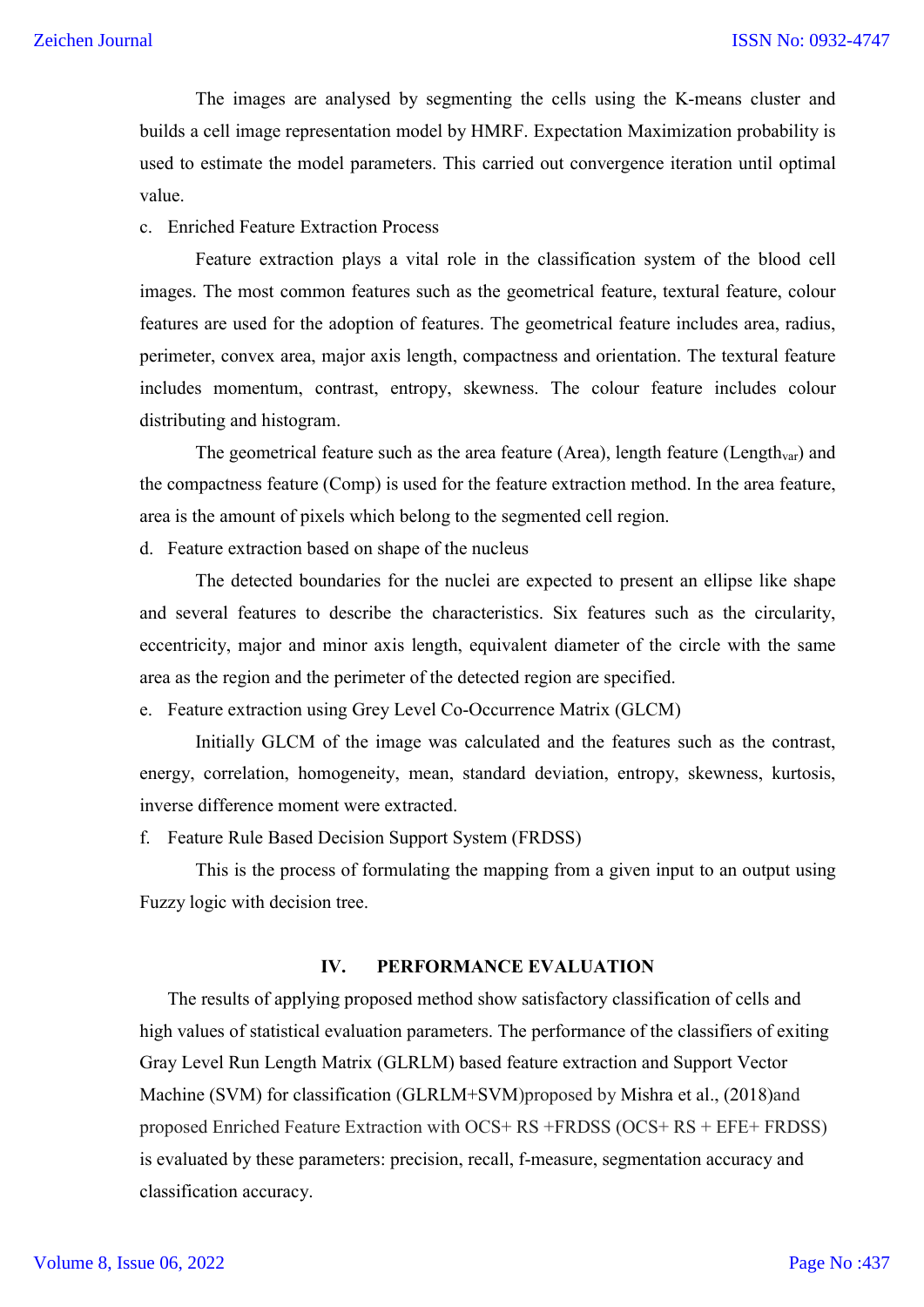## **4.1.1. Precision comparison results**





Figure 4.1 shows that the precision comparison results of microscopic image dataset between existing and proposed based on number of images. From the figure, the proposed method can obtain high precision rate when compared to existing method. It is an effective way of getting the leukemia nucleus exactly with the high precision rate of 98%. When comparing the precision with the existing method providing low precision rates of 96% which is lower than the proposed method.

| <b>Number of images</b> | <b>Existing Method</b><br>[GLRLM+SVM] | <b>Proposed Method</b><br>$[OCS+RS]$<br>+EFE+FRDSS] |
|-------------------------|---------------------------------------|-----------------------------------------------------|
| 10                      | 89                                    | 90                                                  |
| 20                      | 90                                    | 91                                                  |
| 30                      | 93                                    | 94                                                  |
| 40                      | 95                                    | 95                                                  |
| 50                      | 96                                    | 98                                                  |

**Table 4.1. The numerical results of Precision rate**

The numerical results of Precision rate are shown in Table 4.1. Initially 10 images were tested with the existing and proposed testing methods. The results were 89% and 90% respectively. When the images were increased to 50, the results were 96% and 98% respectively. This shows that the proposed method has higher precision value than the existing method.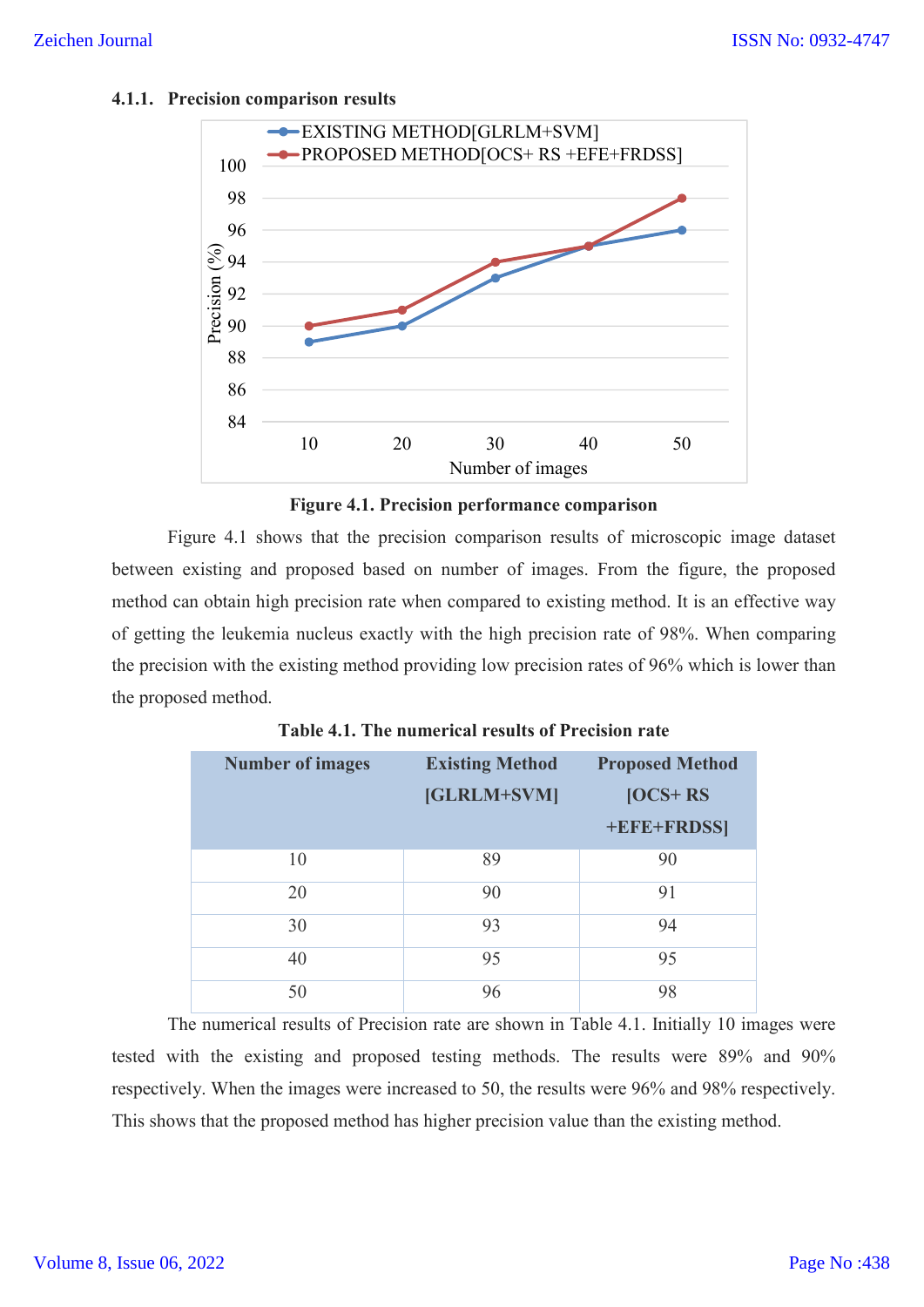# **4.1.2. F-measure Result Comparison**





Figure 4.2 shows that the F-measure comparison results between proposed and existing based on number of images. The proposed method has high value of F-measure 99%, which has the advantage over the existing algorithm when the image noise is not negligible. When comparing the F-measure rate with the existing method are providing fewer rates of 97%, which indicates the proposed work can give better segmentation results of leukemia nucleus with high quality.

| <b>Number of images</b> | <b>EXISTING</b><br><b>METHOD</b><br>(GLRLM+SVM) | <b>PROPOSED METHOD</b><br>$(OCS+RS+EFE+FRDSS)$ |
|-------------------------|-------------------------------------------------|------------------------------------------------|
| 10                      | 89                                              | 91                                             |
| 20                      | 91                                              | 92                                             |
| 30                      | 93                                              | 94                                             |
| 40                      | 96                                              | 97                                             |
| 50                      | 97                                              | 99                                             |

| Table 4.2. The numerical results of F-measure rate |
|----------------------------------------------------|
|----------------------------------------------------|

The numerical results of F-measure rate are shown in Table 4.2. The numerical results of Precision rate are shown in Table 4.1. Initially 10 images were tested with the existing and proposed testing methods. The results were 89% and 91% respectively. When the images were increased to 50, the results were 97% and 99% respectively. This shows that the proposed method has higher precision value than the existing method.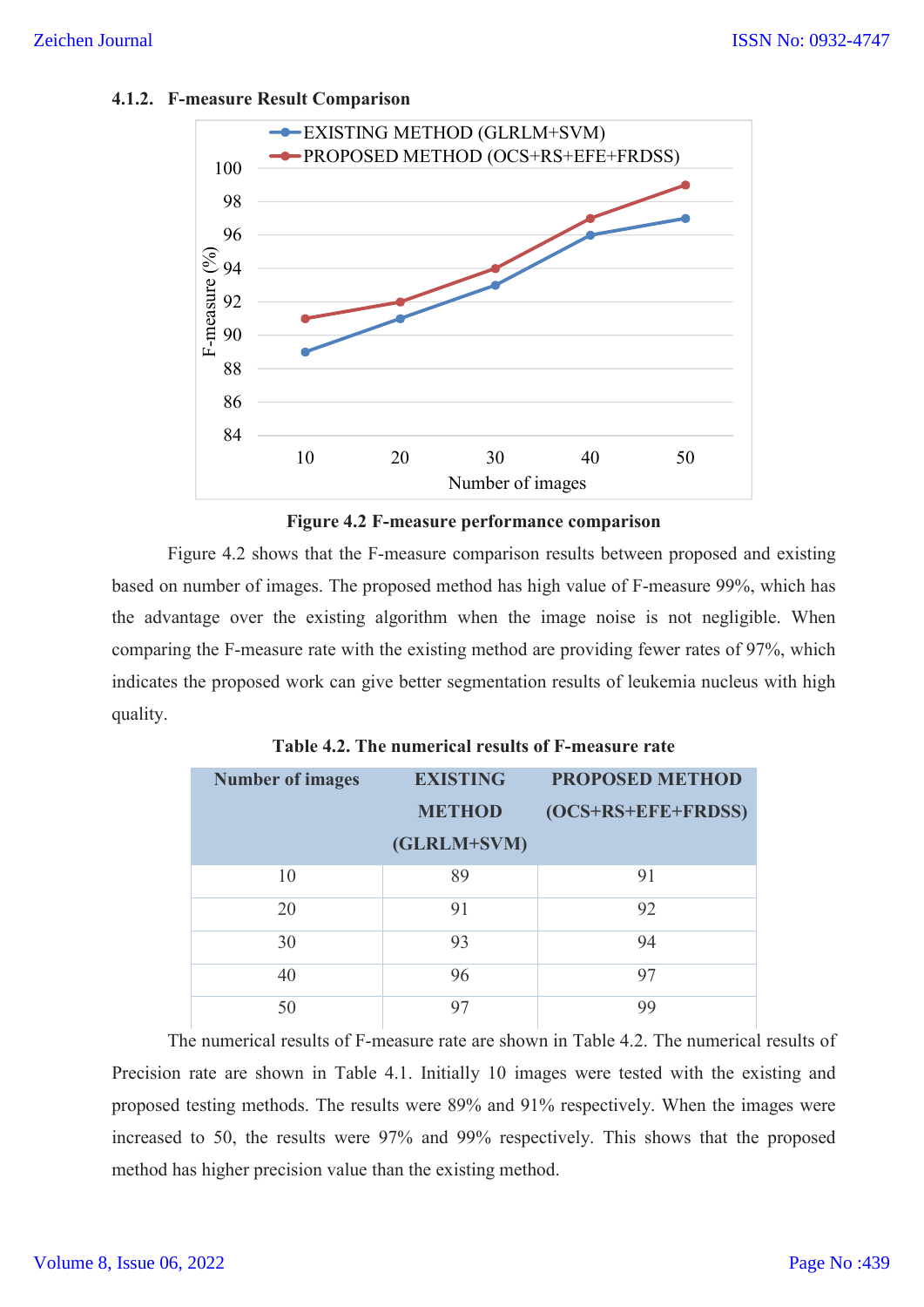

### **4.1.3. Recall Result Comparison**



Figure 4.3 shows that the recall comparison results between proposed and existing based on number of images. The proposed method has high value of recall rate of 97%. When comparing the recall rate among the existing methods providing recall rate of 96%. The proposed model used the HMRF model for refined segmentation and more feature extraction techniques and thus an accurate and robust segmentation of nucleus can be achieved.

| <b>Number of images</b> | <b>EXISTING</b> | <b>PROPOSED METHOD</b> |  |
|-------------------------|-----------------|------------------------|--|
|                         | <b>METHOD</b>   | (OCS+RS+EFE+FRDSS)     |  |
|                         | (GLRLM+SVM)     |                        |  |
| 10                      | 89              | 92                     |  |
| 20                      | 90              | 93                     |  |
| 30                      | 93              | 95                     |  |
| 40                      | 94              | 97                     |  |
| 50                      | 96              | 98                     |  |

| <b>Table 4.3. The numerical results of Recall</b> |  |  |
|---------------------------------------------------|--|--|
|---------------------------------------------------|--|--|

The numerical results of Recall rate are shown in Table 4.3. Initially 10 images were tested with the existing and proposed testing methods. The results were 89% and 92% respectively. When the images were increased to 50, the results were 96% and 98% respectively. This shows that the proposed method has higher precision value than the existing method.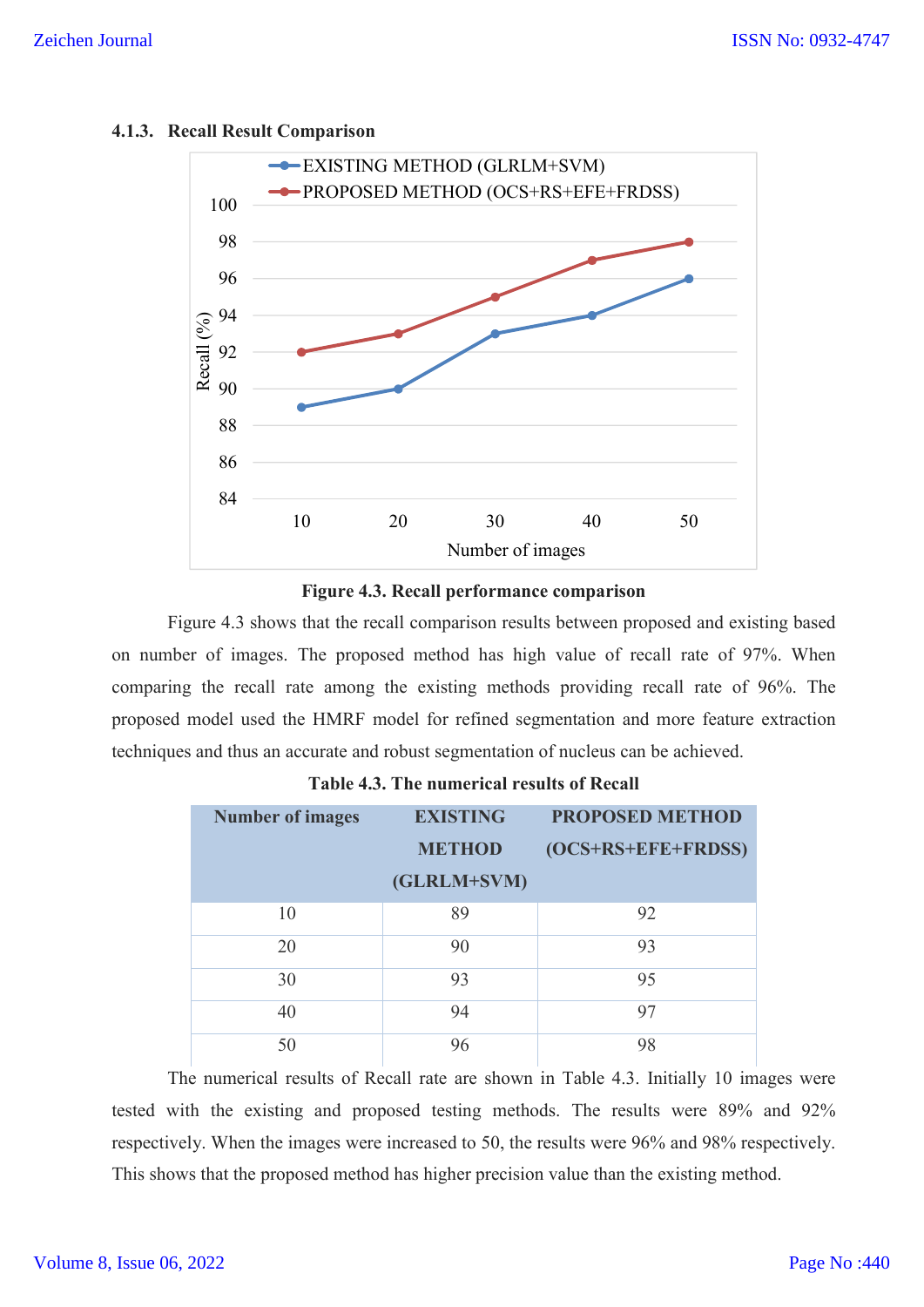

### **4.1.4. Segmentation Accuracy comparison**



From the above Figure 4.4, the graph explains that the segmentation accuracy comparison for prediction of nucleus between proposed and existing techniques. When number of images increased according with the segmentation accuracy value is increased linearly. From this graph, it is learnt that the proposed method effectively select the cluster centre with high segmentation accuracy rate of 98% for nucleus detection. However, the existing method attains accuracy rate of 96% which is much lower than the proposed method. More importantly, as the bias field estimation and the segmentation are mutually influenced by each other, the performance of the segmentation algorithm will have direct influence on the bias field estimation, as well as the overall performance. Also the enriched feature extraction is utilized so for the most optimal features are produced to detect the leukemia.

| <b>Number of images</b> | <b>EXISTING</b><br><b>METHOD</b><br>(GLRLM+SVM) | <b>PROPOSED METHOD</b><br>(OCS+RS+EFE+FRDSS) |
|-------------------------|-------------------------------------------------|----------------------------------------------|
| 10                      | 90                                              | 91                                           |
| 20                      | 92                                              | 93                                           |
| 30                      | 93                                              | 95                                           |
| 40                      | 95                                              | 97                                           |
| 50                      | 96                                              | 98                                           |

|  |  | Table 4.4. The numerical results of segmentation accuracy |  |
|--|--|-----------------------------------------------------------|--|
|  |  |                                                           |  |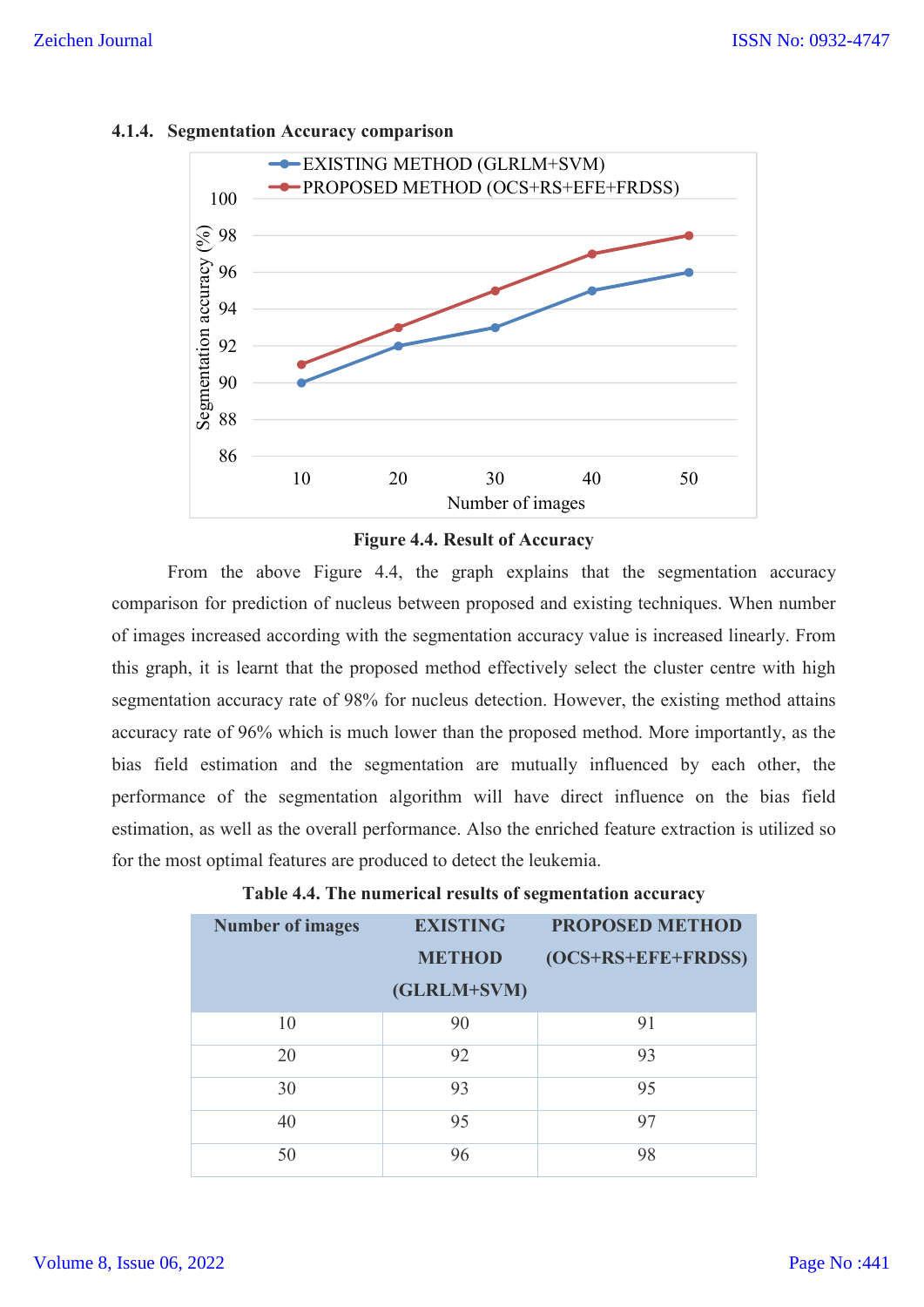The numerical results of Segmentation accuracy rate are shown in Table 4.4. Initially 10 images were tested with the existing and proposed testing methods. The results were 90% and 91% respectively. When the images were increased to 50, the results were 96% and 98% respectively. This shows that the proposed method has higher precision value than the existing method.



# **4.1.5. Classification Accuracy comparison**



From the above Figure 4.5, the graph explains that the accuracy comparison for prediction of leukemia with nucleus segmentation between proposed and existing methods. When number of images increased according with the accuracy value is increased linearly. From this graph, it is learnt that the proposed effectively select the nucleus and detect the leukemia disease with high accuracy rate of 98%. However, the previous method attains accuracy rate of 96.97% which is much lower than the proposed method.

| <b>Number of images</b> | <b>EXISTING</b><br><b>METHOD</b><br>(GLRLM+SVM) | <b>PROPOSED</b><br><b>METHOD (OCS+RS)</b><br>$+ EFE + FRDSS$ |
|-------------------------|-------------------------------------------------|--------------------------------------------------------------|
| 10                      | 89                                              | 91                                                           |
| 20                      | 90                                              | 93                                                           |
| 30                      | 92                                              | 95                                                           |
| 40                      | 94                                              | 96                                                           |
| 50                      | 96.97                                           | 98                                                           |

# **Table 4.5. The numerical results of accuracy**